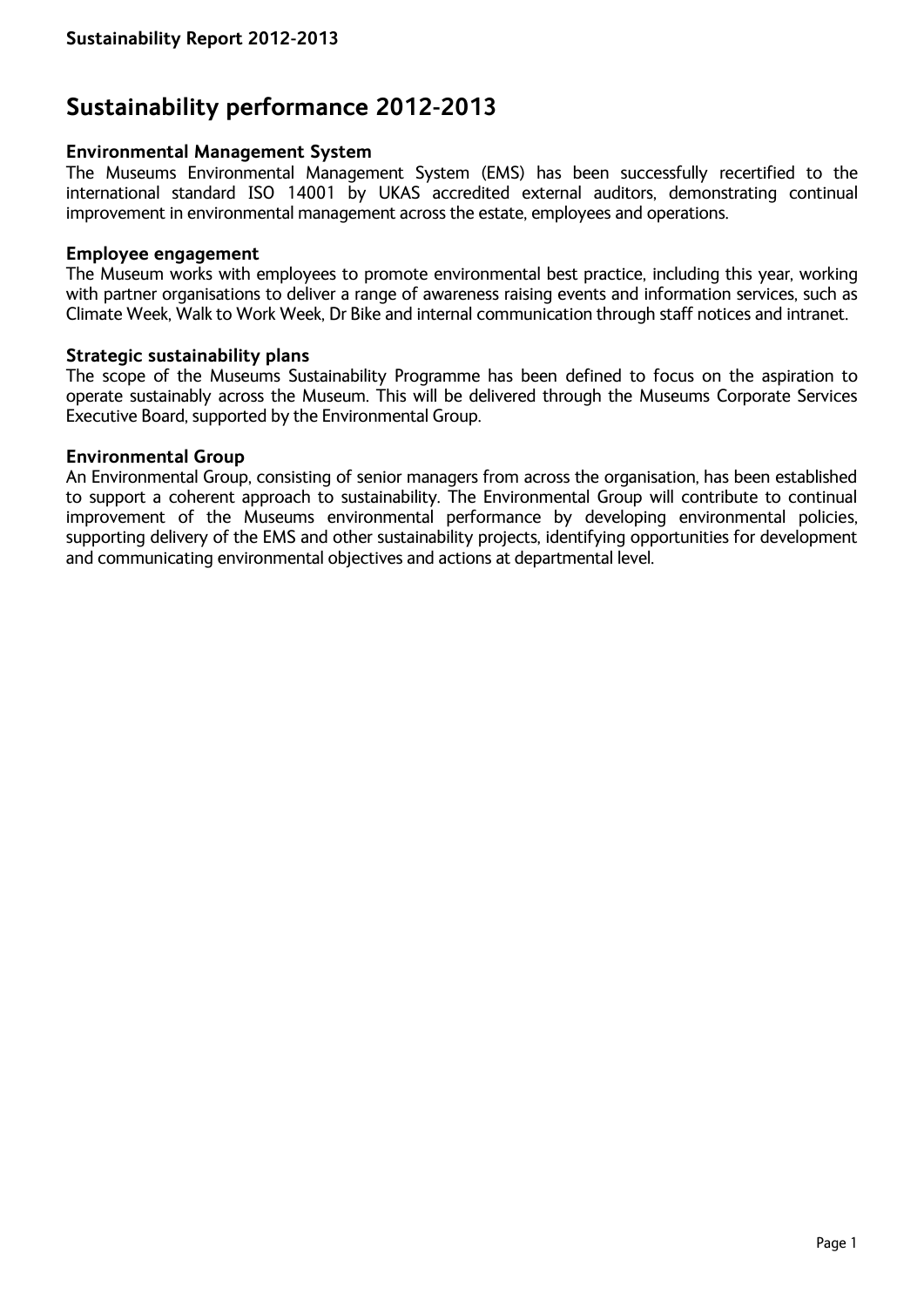## **Sustainability Report 2012-2013**

| <b>GREENHOUSE GAS EMISSIONS</b>                 |                |               | 2011                         | 2012   | 2013   |
|-------------------------------------------------|----------------|---------------|------------------------------|--------|--------|
| Non-financial indicators<br>(tCO <sub>2</sub> ) | Total          |               | 15,723                       | 15,301 | 18,628 |
|                                                 | Electricity    |               | 6,245                        | 5,989  | 8,515  |
|                                                 | Gas            |               | 9,477                        | 9,312  | 10,114 |
| Energy consumption<br>(MWh)                     | Electricity    | Total         | 24,702                       | 24,739 | 28,442 |
|                                                 |                | CHP (on-site) | 12,911                       | 13,422 | 12,819 |
|                                                 |                | Imported      | 11,792                       | 11,317 | 15,622 |
|                                                 | Gas            |               | 49,881                       | 50,251 | 53,229 |
| <b>Financial indicators</b><br>(fk)             | Total          |               | 1,909                        | 1,750  | 2,266  |
|                                                 | Electricity    |               | 1,220                        | 1,080  | 1,098  |
|                                                 | Gas            |               | 690                          | 635    | 1,021  |
|                                                 | Carbon trading |               | $\qquad \qquad \blacksquare$ | 36     | 147    |



# **GREENHOUSE GAS EMISSIONS**

### **PERFORMANCE COMMENTARY**

Total energy consumption has increased in 2013, due to increases in both imported electricity and gas. Tonnes of carbon dioxide (CO<sub>2</sub>) emissions have therefore also increased in 2013, to 18,628 tonnes or 20 %. (CO<sup>2</sup> emissions were calculated using the CRC method, i.e imported electricity and CHP generated electricity are assumed to generate the same carbon emissions per tonne).

All financial indicators have increased in line with increased consumption and inflated further by gas prices. Carbon trading data includes both the scheme allowance charges and the associated subscription, administration and audit costs.

#### **DIRECT IMPACTS COMMENTARY**

The main Museum site at South Kensington has become more intensive over the past years, with an increase in visitor numbers and services. New science facilities and public galleries have opened, contributing to an increase in energy consumption and associated greenhouse gas emissions. Plant and equipment across the Museum is upgraded as it is replaced.

Gas consumption is reported to the EU under the Emissions Trading Scheme regulations and other forms of energy use are reported to the Environment Agency under the CRC Energy Efficiency Scheme, both are legally binding schemes, which the NHM must participate in due to the magnitude of energy consumed.

#### **OVERVIEW OF INDIRECT IMPACTS**

Meeting the demanding targets that have been set as a result of the CRM will rely heavily on Central Government meeting its own objectives in terms of renewable energy generation, energy efficiency and decarbonisation of the National Grid.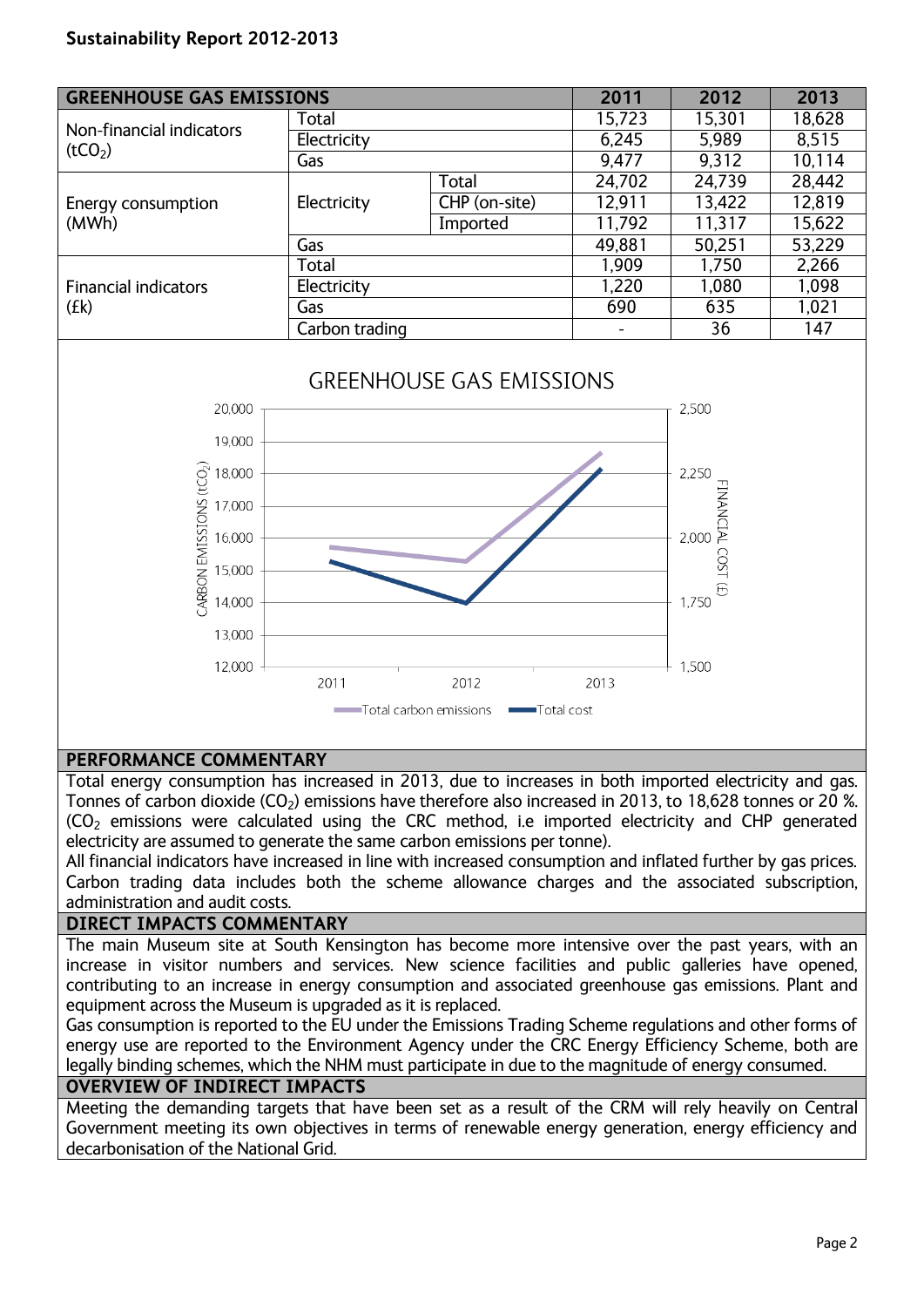| <b>WASTE MANAGEMENT AND MINIMISATION</b> |                 | 2012                     | 2013   |        |
|------------------------------------------|-----------------|--------------------------|--------|--------|
|                                          | Total waste     |                          | 419    | 419    |
| Non-financial<br>indicators              | Non-hazardous   | Landfill                 |        | 11     |
|                                          |                 | Recycled/Reused          | 168    | 156    |
| (tonnes)                                 |                 | <b>Energy from Waste</b> | 240    | 252    |
|                                          | Hazardous waste |                          |        | 6      |
| <b>Financial indicators</b><br>(f)       | Total waste     |                          | 57,002 | 59,168 |
|                                          | Non-hazardous   | Landfill                 | 2,149  | 2,288  |
|                                          |                 | Recycled/Reused          | 17,226 | 16,245 |
|                                          |                 | Energy from Waste        | 37,627 | 40,666 |
|                                          | Hazardous waste |                          | 10,881 | 7,209  |

## WASTE MANAGEMENT AND MINIMISATION



## **PERFORMANCE COMMENTARY**

While the current waste stream maximises efficiency through collaboration with the Science Museum, recycling and generating energy from waste where possible, no specific reduction targets have been set. We aim to have this in place in the next waste management contract commencing in mid-2013. Small amounts of waste are sent to landfill from the Tring Museum, via the Dacorum Borough Council waste management agreement.

Total waste has remained consistent between 2012 and 2013; however there has been a change in the disposal route of this waste. The 12 tonne increase in waste disposed of as Energy from Waste and a reduction in waste being recycled/reused (while only representing 3% of total waste) indicates poor performance and future targets should aim for a year on year increase in reuse and recycling in accordance with waste hierarchy.

## **DIRECT IMPACTS COMMENTARY**

The Museum's direct waste impacts include waste generated by on-site catering facilities, development of exhibitions and office based activities. The Museum provides recycling facilities for a large number of office materials, as well as working with suppliers on take back schemes for specialist equipment and packaging. Also, to a limited extent, equipment reuse is encouraged by utilising Museum networks to donate redundant equipment to other organisations. The existing waste management contractor and onsite facilities are being reviewed in conjunction with the Science Museum and facilities management contractors to implement a range of improvement measures designed to increase recycling rates. This will include segregation of food waste, estimated at 50 tonnes per year.

### **OVERVIEW OF INDIRECT IMPACTS**

Indirect waste impacts include waste generated by visitors, contractors and suppliers. Internal visitor waste facilities were reviewed in 2012 and recycling facilities were installed in public areas. The Museum works with contractors and suppliers to encourage waste minimisation and effective waste management.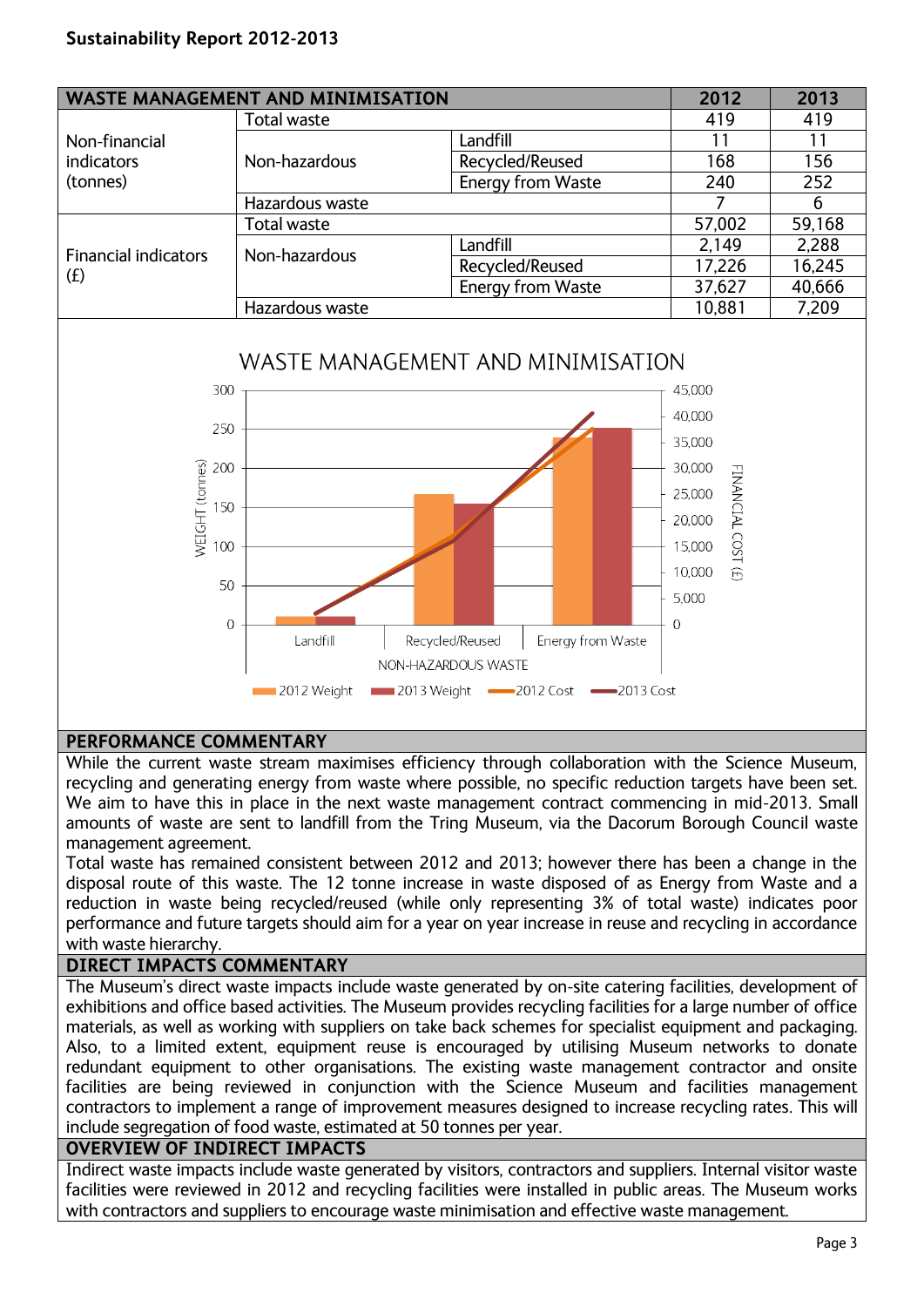

## **PERFORMANCE COMMENTARY**

Mains water use has been higher than expected in 2012/13 due to breakdown of the borehole sensor severely limiting abstraction between April and July 2012 and again in February 2013. Repairs have now been completed and we expect borehole abstraction to be maximised within the abstraction licence limits to minimise mains water consumption at the South Kensington site. No specific reduction targets have been set.

## **DIRECT IMPACTS COMMENTARY**

Abstraction of water from the on-site borehole significantly reduces mains water consumption and costs. This non-potable water supply is used for 'grey water' services across the South Kensington site. The abstraction licence has been renewed (new licence valid from 01/04/2013 until 31/03/2025) to the same maximum volumes of abstraction. The abstraction licence limits can be reviewed in future in line with changes to water use and visitor numbers if necessary.

The Museum has worked with Thames Water to deliver water efficiency awareness sessions that were open to all staff.

## **OVERVIEW OF INDIRECT IMPACTS**

The indirect impacts on water consumption include the influence of visitor water use.

Due to reconsideration of the estate Masterplan last year, the feasibility study regarding installation of a green roof on approximately 1,050 m<sup>2</sup> of roof area was suspended between July 2012 and February 2013, however it has now been reinstated. While not inherently minimising water consumption, the study will consider potential for the installation of rainwater harvesting and successful implementation will reduce surface runoff.